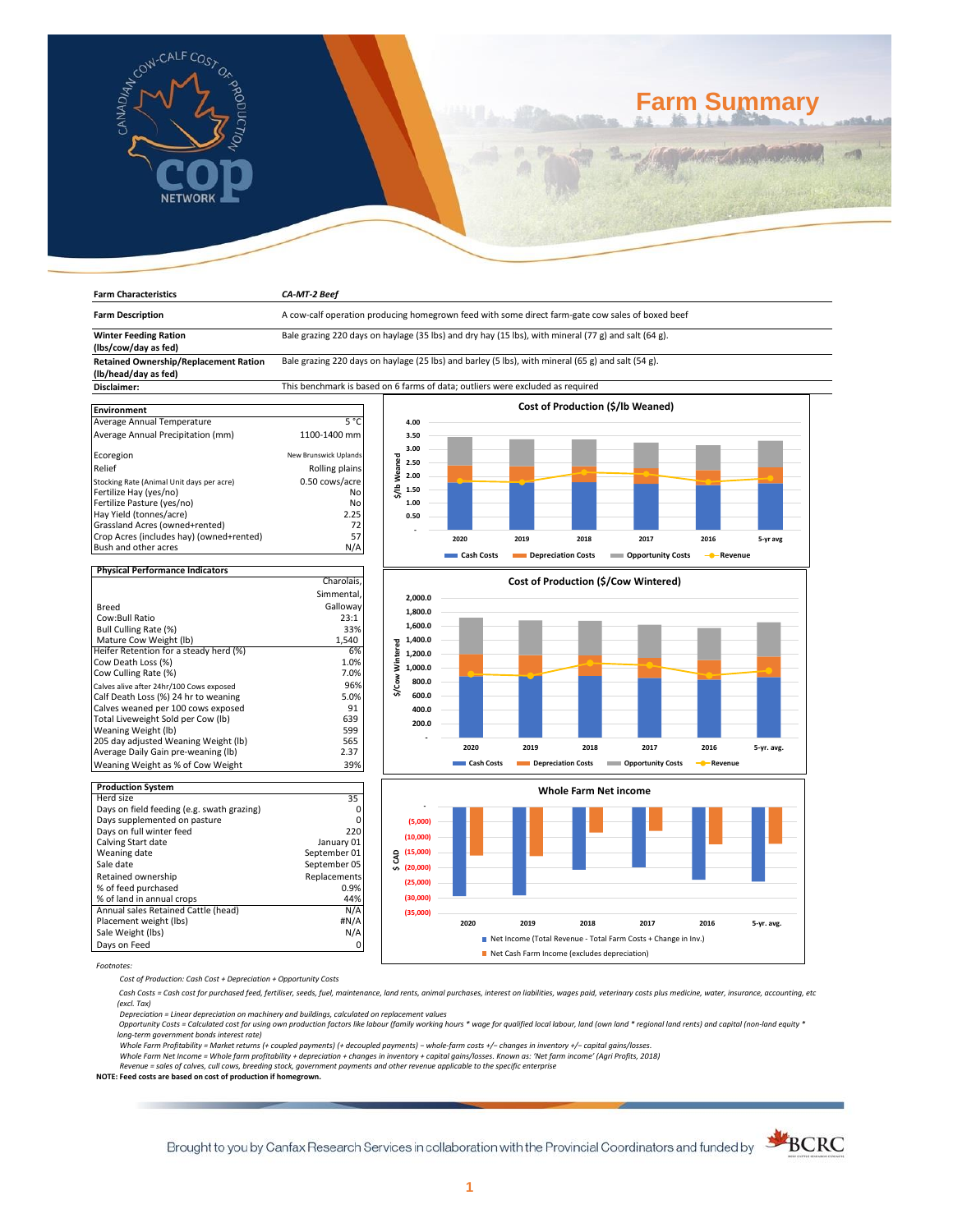## **Whole Farm Overview Page**

| Overview                                                       |          |                          |                                           |             |                       |                          |                |
|----------------------------------------------------------------|----------|--------------------------|-------------------------------------------|-------------|-----------------------|--------------------------|----------------|
| <b>Operation Maturity</b><br>Medium                            |          |                          |                                           |             |                       |                          |                |
| <b>Herd Size</b><br>35<br>307                                  |          |                          | Beef Animals Sold from Retained Ownership |             | N/A                   |                          |                |
| Paid Labour (hours)<br>Unpaid Labour (hours)                   | 1,014    |                          |                                           |             |                       |                          |                |
| Average wages - paid and unpaid (\$/hr)                        | 16.88    |                          |                                           |             |                       |                          |                |
| Revenue                                                        |          | 2020                     | 2019                                      | 2018        | 2017                  | 2016                     | 5-yr. avg.     |
| <b>Market Revenue</b>                                          | 5-yr avg | 38,497                   | 38,301                                    | 44,411      | 42,904                | 37,311                   | 40,285         |
| Cow-Calf                                                       | 83%      | 31,908                   | 31,081                                    | 37.463      | 36,392                | 31,220                   | 33,613         |
| Cash Crops                                                     | 17%      | 6,588                    | 7,220                                     | 6,948       | 6,512                 | 6,091                    | 6,672          |
| <b>Retained Ownership</b>                                      | 0%       | ٠                        |                                           |             | $\sim$                |                          |                |
| <b>Government Payments</b>                                     | 0%       | $\overline{a}$           | ä,                                        | ٠           | $\tilde{\phantom{a}}$ | ٠                        |                |
| Other Farm Revenue +                                           | 0%       | 15                       | 21                                        | 23          | 19                    | 16                       | 19             |
| <b>Total Revenue</b>                                           | 100%     | 38,512                   | 38,322                                    | 44,434      | 42,923                | 37,327                   | 40,304         |
| Change in Inventory                                            |          |                          |                                           |             |                       |                          |                |
| <b>Expenses</b>                                                |          | 2020                     | 2019                                      | 2018        | 2017                  | 2016                     | 5-yr. avg.     |
| <b>Depreciation</b>                                            |          | 13,300                   | 12,907                                    | 12,263      | 11,910                | 11,677                   | 12,411         |
| Machinery                                                      |          | 10,200                   | 9,860                                     | 9,291       | 8,998                 | 8,814                    | 9,432          |
| <b>Buildings</b>                                               |          | 3,100                    | 3,047                                     | 2,972       | 2,912                 | 2,864                    | 2,979          |
| <b>Overhead costs</b>                                          |          | 20,131                   | 21,127                                    | 20,789      | 19,816                | 19,242                   | 20,221         |
| Land improvement                                               |          | 3,030                    | 3,044                                     | 2,989       | 2,916                 | 2,860                    | 2,968          |
| Machinery Maintenance                                          |          | 3,344                    | 3,322                                     | 3,265       | 3,237                 | 3,180                    | 3,270          |
| <b>Buildings Maintenance</b>                                   |          | 974                      | 989                                       | 971         | 932                   | 912                      | 956            |
| Contract labour                                                |          | $\overline{\phantom{a}}$ | $\overline{a}$                            |             | ÷.                    | $\overline{\phantom{a}}$ | ÷              |
| Diesel, Gasoline, Natural Gas                                  |          | 3,045                    | 4,255                                     | 4,382       | 3,870                 | 3,575                    | 3,825          |
| Electricity                                                    |          | $\overline{\phantom{a}}$ | ä,                                        |             | $\sim$                |                          | $\blacksquare$ |
| Water                                                          |          | $\overline{\phantom{a}}$ |                                           |             | $\overline{a}$        |                          |                |
| Farm insurance                                                 |          | 2,442                    | 2,369                                     | 2,266       | 2,169                 | 2,129                    | 2,275          |
| Disability and accident insurance                              |          | 1,438                    | 1,395                                     | 1,334       | 1,277                 | 1,253                    | 1,339          |
| Farm taxes and duties                                          |          | 1,587                    | 1,539                                     | 1,472       | 1,410                 | 1,383                    | 1,478          |
| Advisor costs                                                  |          | 80                       | 78                                        | 74          | 71                    | 70                       | 75             |
| Accountant & legal fees                                        |          | 1,350                    | 1,310                                     | 1,253       | 1,199                 | 1,177                    | 1,258          |
| Phone & utilities                                              |          | 1,642                    | 1,630                                     | 1,599       | 1,563                 | 1,539                    | 1,595          |
| Other overhead costs                                           |          | 1,200                    | 1,196                                     | 1,185       | 1,172                 | 1,163                    | 1,183          |
| Wages, rent and interest payments                              |          | 22,248                   | 21,352                                    | 20,332      | 19,512                | 18,786                   | 20,446         |
| Paid Labour                                                    |          | 5,827                    | 5,653                                     | 5,407       | 5,176                 | 5,080                    | 5,429          |
| <b>Unpaid Labour</b>                                           |          | 17,014                   | 16,657                                    | 17,316      | 17,411                | 17,176                   | 17,115         |
| <b>Total land rents</b><br>Total Interest on debt              |          | 239                      | 235                                       | 210         | 210                   | 193                      | 217            |
|                                                                |          | 16,182                   | 15,463                                    | 14,716      | 14,126                | 13,513                   | 14,800         |
| Cow-Calf                                                       |          | 6,273                    | 6,019                                     | 5,974       | 5,878                 | 5,922                    | 6,013          |
| Animal purchases                                               |          | 1,254                    | 1,254                                     | 1,254       | 1,254                 | 1,254                    | 1,254          |
| Purchased feed                                                 |          | 1,624                    | 1,412                                     | 1,428       | 1,393                 | 1,465                    | 1,464          |
| Other fixed and var. costs *                                   |          | 3,395                    | 3,352                                     | 3,291       | 3,231                 | 3,204                    | 3,295          |
| <b>Retained Ownership</b>                                      |          | ٠                        |                                           |             |                       |                          |                |
| Animal purchases                                               |          |                          |                                           |             |                       |                          |                |
| Purchased feed                                                 |          | $\overline{\phantom{a}}$ |                                           |             | ٠.                    |                          | ÷              |
| Other fixed and var. costs *                                   |          | $\sim$                   |                                           |             |                       |                          |                |
| Crop and forage                                                |          | 5,897                    | 6,012                                     | 5,777       | 5,676                 | 5,680                    | 5,808          |
| Seed                                                           |          | 1,357                    | 1,384                                     | 1,254       | 1,218                 | 1,168                    | 1,276          |
| Fertilizer<br>Herbicide                                        |          | 2,801<br>99              | 2,904<br>94                               | 2,827<br>93 | 2,795<br>91           | 2,869<br>90              | 2,839<br>93    |
| Fungicide & Insecticide                                        |          | 247                      | 247                                       | 247         | 247                   | 247                      | 247            |
| migation                                                       |          |                          |                                           |             |                       |                          |                |
| Contract labour                                                |          | ÷,                       |                                           |             | ÷,                    |                          |                |
| Fuel costs (crop & forage)<br>Other crop and forage            |          | 1,393                    | 1,383                                     | 1,356       | 1,326                 | 1,305                    | 1,353          |
| <b>Total Farm Costs (excludes unpaid labour)</b>               |          | 67,850                   | 67,417                                    | 65,135      | 62,792                | 61,308                   | 64,901         |
| Cash Costs (Total Farm Costs - Depreciation)                   |          | 54,550                   | 54,509                                    | 52,873      | 50,882                | 49,631                   | 52,489         |
| Depreciation & Opportunity Costs (including unpaid labour)     |          | 30,314                   | 29,565                                    | 29,578      | 29,321                | 28,853                   | 29,526         |
| Total Economic Costs (cash, depr, opportunity)                 |          | 84,864                   | 84,074                                    | 82,451      | 80,203                | 78,484                   | 82,015         |
| <b>Profits</b>                                                 |          | 2020                     | 2019                                      | 2018        | 2017                  | 2016                     | 5-yr. avg.     |
| Net Income (Total Revenue - Total Farm Costs + Change in Inv.) |          | (29, 338)                | (29,094)                                  | (20, 702)   | (19, 869)             | (23,981)                 | (24, 597)      |
| Net Cash Farm Income (excludes depreciation)                   |          | (16,054)                 | (16, 208)                                 | (8, 462)    | (7, 979)              | (12, 320)                | (12, 205)      |

ᵻ Other Farm Revenue includes: Other enterprises, capital gains and losses as well as calculated interest on savings based on the models previous year profits.

\*Other fixed and var. costs includes: veterinary, medicine, maintenance and spare parts, and other/miscellaneous

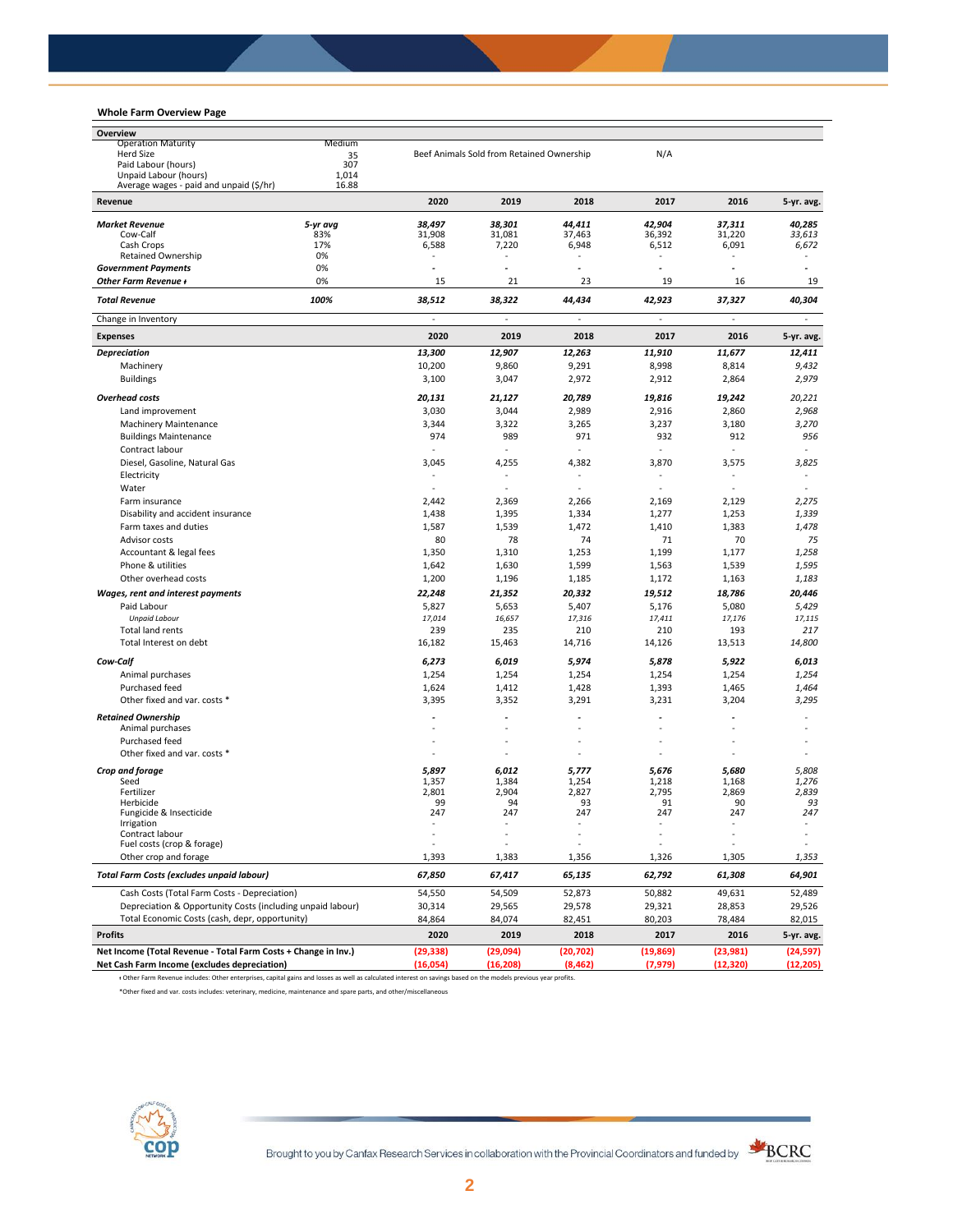| Cow-Calf Enterprise (\$/Cow Wintered)                    | 2020                     | 2019    | 2018                     | 2017           | 2016                     | 5 yr. avg.   |
|----------------------------------------------------------|--------------------------|---------|--------------------------|----------------|--------------------------|--------------|
| Cows Wintered *                                          | 35                       | 35      | 35                       | 35             | 35                       | 35           |
| Average male and female calf price (\$/head)             | 926                      | 927     | 1,156                    | 1,090          | 915                      | 1,003        |
| <b>REVENUE</b>                                           | $\mathbf{r}$             | L.      |                          |                | L.                       |              |
| Cow Calf                                                 | 912                      | 888     | 1,070                    | 1,040          | 892                      | 960          |
| Cull animals and slaughter receipts                      | 135                      | 111     | 103                      | 130            | 124                      | 121          |
| Breeding livestock receipts                              | $\blacksquare$           | L.      | ÷,                       | ÷              | ä,                       | ÷            |
| Calf Sales and transfer to retained ownership enterprise | 777                      | 777     | 967                      | 910            | 768                      | 840          |
| Government payments                                      |                          | ä,      | ä,                       | ä,             |                          | $\sim$       |
| Other returns                                            | $\overline{\phantom{a}}$ | $\sim$  | $\overline{a}$           | $\blacksquare$ | $\sim$                   | $\sim$       |
| <b>Total Cow-Calf Revenue</b>                            | 912                      | 888     | 1,070                    | 1,040          | 892                      | 960          |
| <b>VARIABLE COSTS</b>                                    | ÷                        | L.      | ÷.                       | ÷              | L.                       | $\mathbf{r}$ |
| Animal purchases                                         | 35.8                     | 35.8    | 35.8                     | 35.8           | 35.8                     | 36           |
| Feed (purchase feed, fertiliser, seed, pesticides)       | 197.9                    | 193.2   | 189.6                    | 185.3          | 185.6                    | 190          |
| Machinery (maintenance, depreciation, contractor)        | 320.7                    | 305.6   | 302.6                    | 296.5          | 286.7                    | 302          |
| Fuel, energy, lubricants, water                          | 72.1                     | 98.7    | 105.6                    | 93.8           | 85.5                     | 91           |
| Vet & medicine                                           | 35.3                     | 34.2    | 32.7                     | 31.3           | 30.7                     | 33           |
| Other inputs cow calf enterprise                         | 162.9                    | 159.3   | 160.4                    | 158.1          | 155.2                    | 159          |
| Labour                                                   |                          |         |                          |                |                          |              |
| Paid Labour                                              | 138.0                    | 131.1   | 130.3                    | 125.4          | 121.5                    | 129          |
| Unpaid Labour                                            | 518.5                    | 492.5   | 489.6                    | 471.4          | 456.4                    | 486          |
| <b>Total Variable Costs</b>                              | 1,481.3                  | 1,450.4 | 1,446.7                  | 1,397.6        | 1,357.4                  | 1,427        |
| <b>CAPITAL COSTS</b>                                     | ä,                       | ÷       | $\mathbf{r}$             | $\overline{a}$ | $\overline{\phantom{a}}$ | $\sim$       |
| Insurance, taxes                                         | 131.7                    | 125.9   | 123.7                    | 118.9          | 115.6                    | 123          |
| Buildings (maintenance, depreciation)                    | 96.5                     | 93.6    | 95.0                     | 93.2           | 90.3                     | 94           |
| Land Cost                                                |                          |         |                          | ä,             |                          |              |
| <b>Rented Land</b>                                       | 6.0                      | 5.9     | 5.3                      | 5.3            | 4.8                      | 5            |
| Own Land                                                 | 4.0                      | 3.9     | 3.6                      | 3.6            | 3.2                      | 4            |
| Capital Costs                                            |                          | ٠       | $\overline{\phantom{0}}$ | ٠              |                          |              |
| Liabilities                                              | 1.1                      | 1.1     | 1.1                      | 1.1            | 1.0                      | $\mathbf 1$  |
| Own capital                                              | 0.0                      | 0.0     | 0.0                      | 0.0            | 0.0                      | 0            |
| <b>Total Capital Costs</b>                               | 239.3                    | 230.4   | 228.6                    | 221.9          | 214.9                    | 227          |
| <b>COSTS</b>                                             |                          |         |                          |                |                          |              |
| Cash Costs                                               | 883.1                    | 885.1   | 886.6                    | 856.0          | 833.6                    | 869          |
| <b>Depreciation Costs</b>                                | 315.0                    | 299.3   | 295.5                    | 288.6          | 279.2                    | 296          |
| <b>Opportunity Costs</b>                                 | 522.5                    | 496.4   | 493.2                    | 474.9          | 459.6                    | 489          |
| <b>Total Production Costs</b>                            | 1,720.6                  | 1,680.8 | 1,675.3                  | 1,619.5        | 1,572.4                  | 1,654        |
| <b>Profits</b>                                           | 2020                     | 2019    | 2018                     | 2017           | 2016                     | 5-yr. avg.   |
| Short-term profit (cash costs)                           | 28.5                     | 2.9     | 183.8                    | 183.8          | 58.4                     | 91           |
| Medium-term profit (cash + depreciation)                 | (286.4)                  | (296.3) | (111.8)                  | (104.8)        | (220.8)                  | (204)        |
| Long-term profit (cash + depreciation + opportunity)     | (808.9)                  | (792.8) | (604.9)                  | (579.7)        | (680.3)                  | (693)        |
| *Model Maintains a stable herd size                      |                          |         |                          |                |                          |              |

Costs and revenue are reported for a calendar (e.g. January to December). It reflects revenue and expenses that a producer experiences over that period. Producers who want a cash flow analysis typically use a calendar or agricultural year. This method is often preferred by lenders when getting evaluated for a line of credit or a loan. The model maintains a stable herd, retention rates were adjusted to ensure that

C<mark>ash Costs</mark><br>Cash costs are the outlays over the course of the year, including machine repairs, paid labour, costs of feed production, and purchased feed. CDN COP Network bases cash costs on actual costs of production. Agr market value for some cash costs, including feed.

The cost of producing the feed on-farm and the purchased feed costs as used in that year to reflect the experience and situation of producers. Production inputs, land and any purchased feeds utilized that year are included model. Below are the included costs for feed production:

moder.outwhat was made used to receip would continuour.<br>**Feed:** Calculated as feed cost (purchase feed + fertilizer, seed and pesticides for own feed production) + machinery cost (machinery maintenance + depreciation + con rents paid + opportunity cost own land)

**Land:** separated into owned and rented land, includes both crop and pastureland. Land costs = Rents paid + calculated land rents for own land (opportunity cost).

By using the cost of land, the advantage that mature operations have is clearly shown as their cost structure is lower when l and has been fully paid off.

### **Allocation**

Generic allocation uses percent revenues from each commodity to cover overheads and utilizes accounting data for the overhead costs. This takes the approach that overheads and fixed costs will be covered by something grown commodities grown. It should be recognized that as commodity prices fluctuate and revenues to each enterprise fluctuate, the shifting shares will change the cost structure for each enterprise from year to year.

## **Depreciation**

Depreciation on buildings and machinery is a non-cash cost that reveals the ability of the farm to continue operating if an asset needs replacement. Differences in depreciation costs between AgriProfit\$ and the CDN COP Network primarily comes from the use of specific (AgriP rofit\$) versus generic (CDN COP Network) allocation. Where generic allocation results in machine

#### **Opportunity Costs**

Provincing COSS are the non-cash costs that reveal the opportunity of using different resources. These costs can include Unpaid labour, renting out land, the opportunity of selling or buying feed production, and return to capital.

required.<br>Land: The Opportunity costs of land are the rents for new contracts if the farm rents out owned land. It reflects the future cost of renting land. If the producers' profits of utilizing the land outweigh the prof utilizing owned land for production should be preferred and vice-versa.<br>**Labour:** The opportunity costs of labour are the calculated wage for family labour, either off-farm salary or farm manager salary. It is important to

same type of labour.

**Capita**l: The opportunity cost of capital is the interest rate for long-term government bonds multiplied by the equity without land (values of machines, buildings, livestock, circulating capital, less total loans). If the

## **Unit Reported**

Often cow-calf COP is expressed as dollars per cow wintered (\$/cow wintered) which adjusts the calf price per head for the number of calves sold per 100 cows. When evaluating overall cost structure to identify areas for<br>im

however..export of the structure with the structure of the break-even cost. allowing them to compare with posted market prices for their calves' average weight category. This break-even price will depend on the percentage weaned that year from the cow herd. The higher percent weaned, the lower per pound the break -even price will be.



Brought to you by Canfax Research Services in collaboration with the Provincial Coordinators and funded by